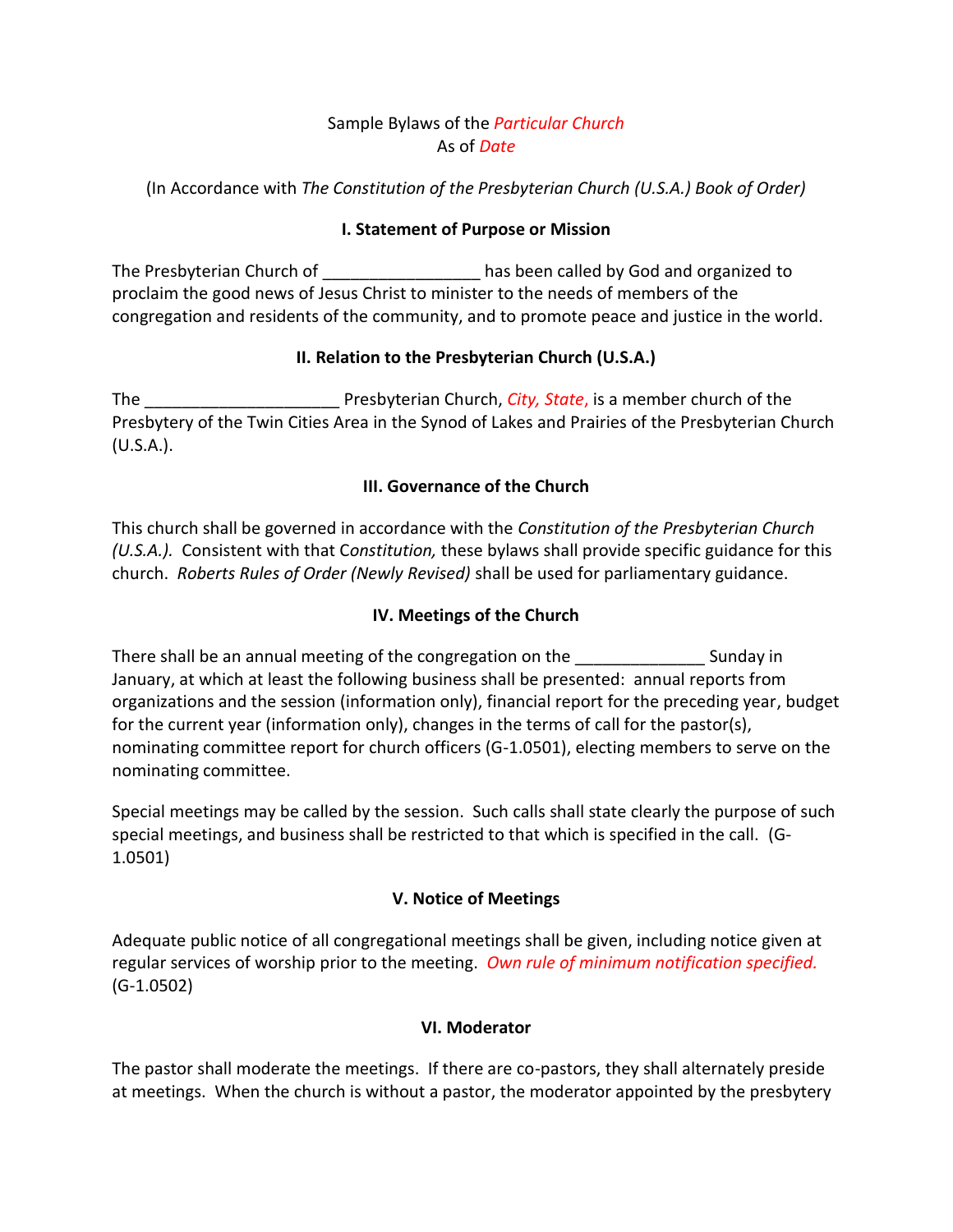shall preside. If it is impractical for the pastor or the moderator of the session appointed by the presbytery to preside, he or she shall invite, with the concurrence of the session, another minister of the presbytery to preside. When this is not expedient, and when both the pastor and the moderator concur, a member of the session may be invited to reside. (G-1.0504)

#### **VII. Secretary**

The clerk of session shall serve as secretary. If the clerk is not present, or is unable to serve, the congregation shall elect a secretary.

### **VIII. Minutes of the Meeting**

The minutes of the meeting recorded by the secretary shall be attested by the moderator and the secretary, recorded in the minute book of the session. (G-1.0505)

#### **IX. Quorum for the Meeting**

The quorum of a meeting of the congregation shall be the moderator, the secretary, and \_\_\_\_\_\_\_\_members, but under no circumstances, shall it be fewer than \_\_\_\_\_\_\_\_ of the active members of the congregation. Consistent with the laws of the state of \_\_\_\_\_\_\_\_\_\_\_\_\_, a quorum shall be \_\_\_\_\_\_\_\_ active members on corporate matters. The secretary shall determine that a quorum is present. All active members of the congregation present at either annual or special meetings are entitled to vote. (G-1.0501) Consistent with the laws of the State of \_\_\_\_\_\_\_\_\_\_\_, voting is restricted to active members, age\_\_\_\_\_\_\_\_ or above. Voting by proxy is not allowed. Consistent with the laws of the state of  $\blacksquare$ 

*(Note: Churches in applicable states would fill in.)*

#### **X. Incorporation**

In accordance with the laws of the state of The state of the state of the congregation shall cause a corporation to be formed. Consistent with the laws of this state, both ecclesiastical and corporate business may be conducted at the same meeting of the congregation. (G-1.0503)

(Note: There will be variations from state to state on provisions for incorporation. Since the pastor or moderator is not a member of the corporation, consistent with Article VI, a member of the session shall be invited to moderate the meeting when corporate matters appear on the agenda. The ruling elders serving on the session shall serve at the same time as trustees.)

### **XI. Nominating Committee** (See G-2.0401)

The congregation shall form a nominating committee in the following manner: (congregation will need to determine process for election of a nominating committee)

1. There shall be  $\qquad$  active members on the nominating committee. (at least three)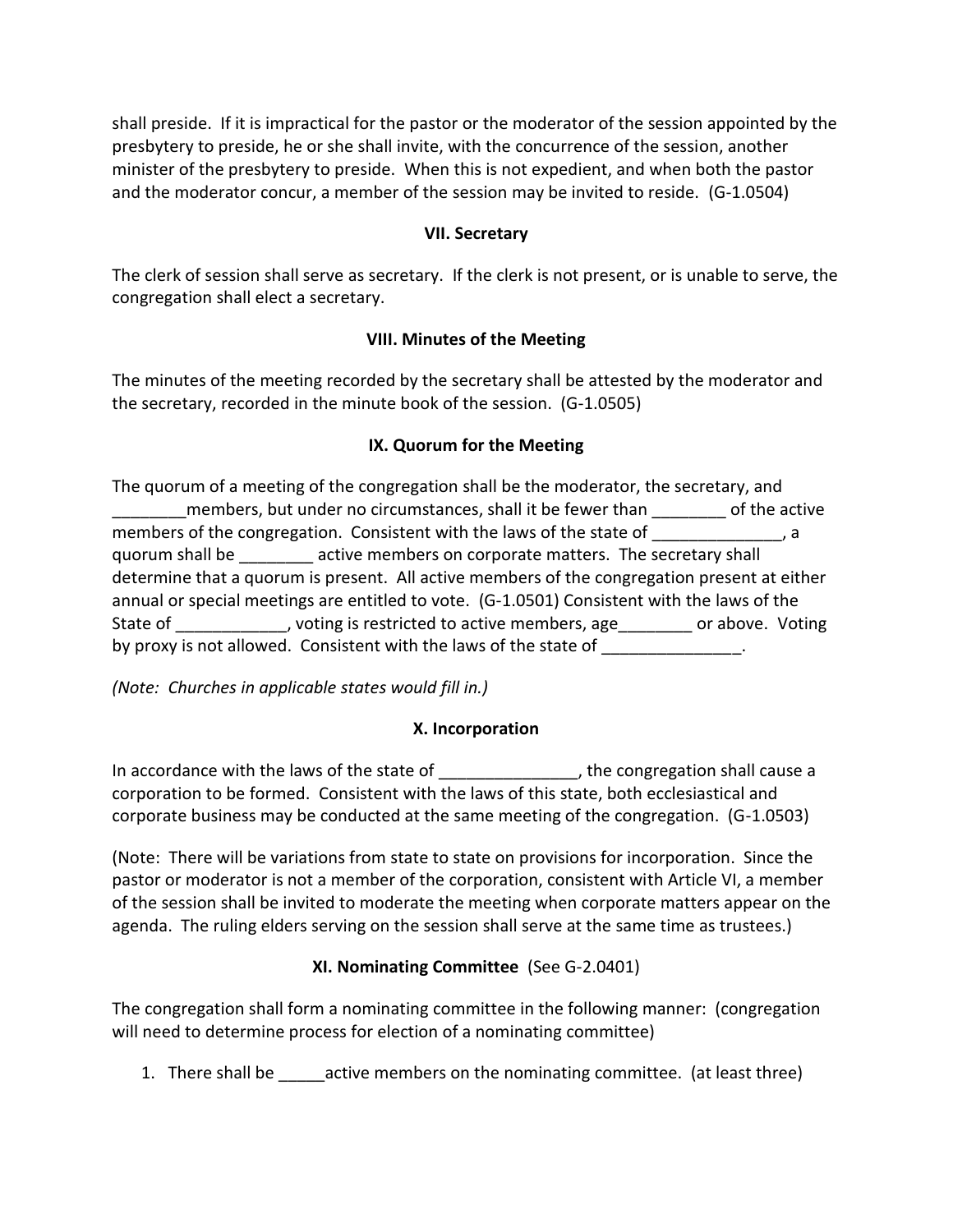- 2. One of the members shall be ruling elder who is currently serving on the session.
- 3. The pastor shall be a member ex officio and without vote.
- 4. Full opportunity shall always be given to the congregation for nomination from the floor of the congregational meeting by any active member of the congregation.
- 5. A majority of all active members present and voting shall be required to elect.

### **XII. Ruling Elders**

The congregation shall elect \_\_\_\_\_\_\_\_\_\_\_\_\_\_ruling elders divided into three equal classes, one class of who shall be elected each year at the annual meeting for a three-year term. No ruling elder shall serve for consecutive terms, either full or partial, aggregating more than six years. A ruling elder, having served a total of six years, shall be ineligible for reelection to the session for a period of at least one year.

The session, at its first meeting following the annual meeting, shall elect a ruling elder to serve as clerk of session and shall form such committees as necessary to carry out its work. At that same meeting of the session, the session shall annu7ally elect a treasurer. A quorum for the session shall be the pastor or other presiding officer and one third of the ruling elders.

#### **XIII. Deacons**

The congregation shall elect elect deacons divided into three equal classes, one class of whom shall be elct3ed each year at the annual meeting for a three-year term. No deacon shall serve for consecutive terms, either full or partial, aggregating more than six years. A deacon having served a total of six years shall be ineligible for reelection to the board of deacons for a period of at least one year.

The board of deacons, at its first meeting following the annual meeting, shall elect a moderator and a secretary from among its members and shall form such committees as necessary to carry out its work.

The pastor shall be an advisory member of the board of deacons. A quorum for the board of deacons shall be one third of the members, including the moderator.

#### **XIV. Vacancies**

Vacancies on the session or the board of deacons may be filled at a special meeting of the congregation or at the annual meeting, as the session may determine.

### **XV. Amendments**

These bylaws may be amended subject to the Articles of Incorporation, the laws of the state of \_\_\_\_\_\_\_\_\_ and the *Constitution of the Presbyterian Church (U.S.A.)* by a two-thirds vote of the